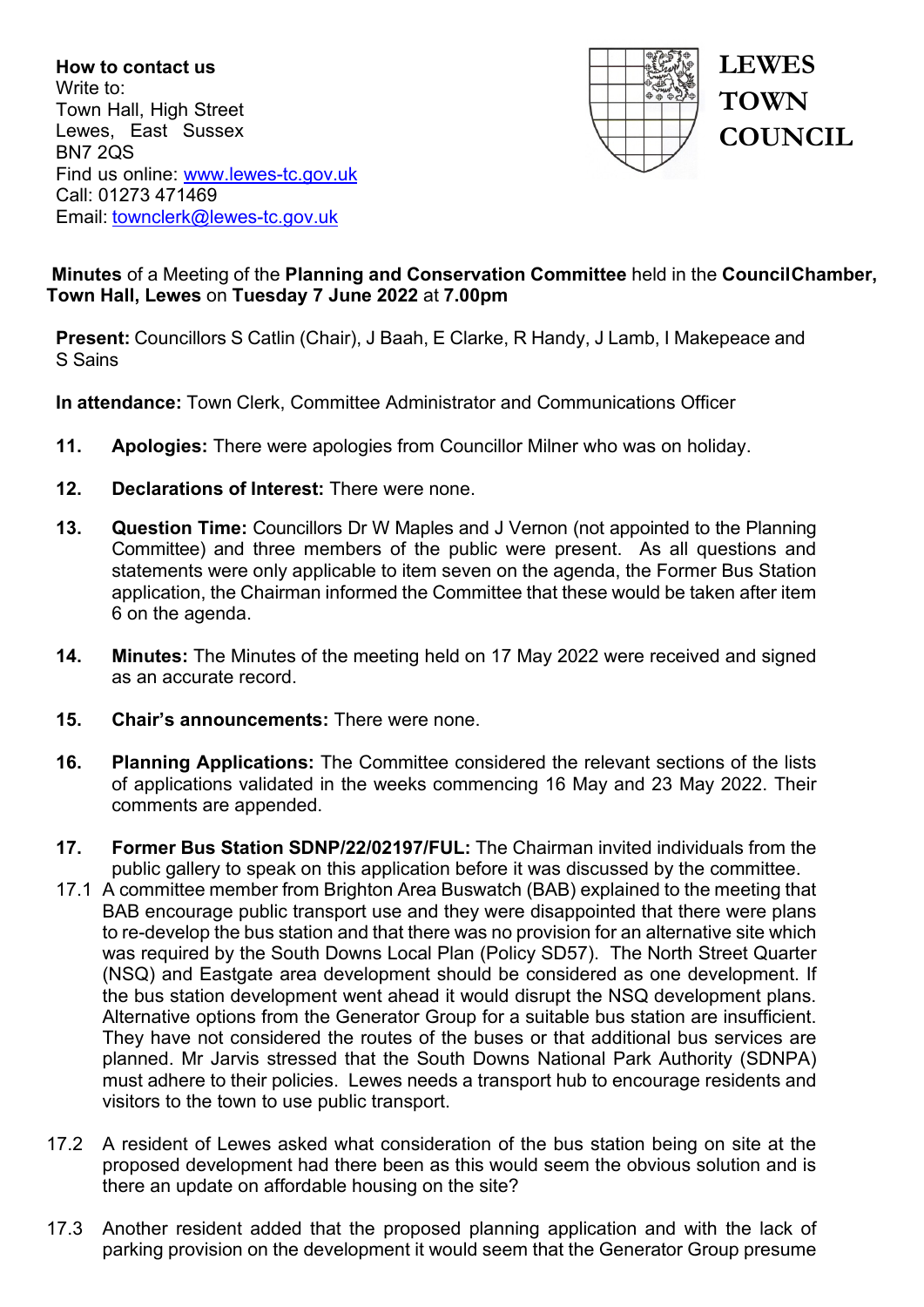that potential residents will not use cars, so why demolish the bus station.

- 17.4 Councillor Dr W Maples, Lewes Town Council There is concern regarding the change of demographics for Lewes. In the South-East one in ten families have no access to a car, therefore dependent on public transport, this figure is higher in other areas of the country. As people get older it may be impractical to use a car and therefore will be looking to use public transport.
- 17.5 Councillor J Vernon, Lewes Town Council Fuel prices are set to increase to two pound per litre, so a public transport hub is essential.
- 17.6 The Committee considered the application in detail with reference to the South Downs National Park Authority Local Plan and the Town Council's Neighbourhood Plan. Councillors noted that the proposals in the planning application did not comply with the policies contained within those plans. The committee also discussed the matter of viability in relation to meeting the policy requirements.
- 17.7 The proposals offer no affordable housing which the Local Plan requires a minimum of 50% and do not meet requirements with regards to the housing mix. The proposal does not maximise the availability of sustainable transport options. As a major development it does not meet sustainability requirements. It is designed in concrete which has high carbon emissions and demolition of the existing building would disrupt traffic in an already busy town centre. The proposal fails to meet policies regarding transport and infrastructure. No consideration had been given to those who have disabilities that affect their mobility and need access to nearby facilities and transport. Therefore, Councillors strongly objected to this application and their comments are appended.
- 17.8 It is considered essential that policies contained within these plans are strictly adhered to, and the applicant is encouraged to discuss evolving plans with this Committee and would be welcome to attend a future meeting.

# 17.9 **The Committee resolved to:**

Delegate authority to the Town Clerk to collate comments made at this meeting to be submitted to the SDNPA.

**18. Miscellaneous Planning Issues:** There were none.

The meeting ended at 7:56pm

Signed: ………………………………………………… Date: ...................................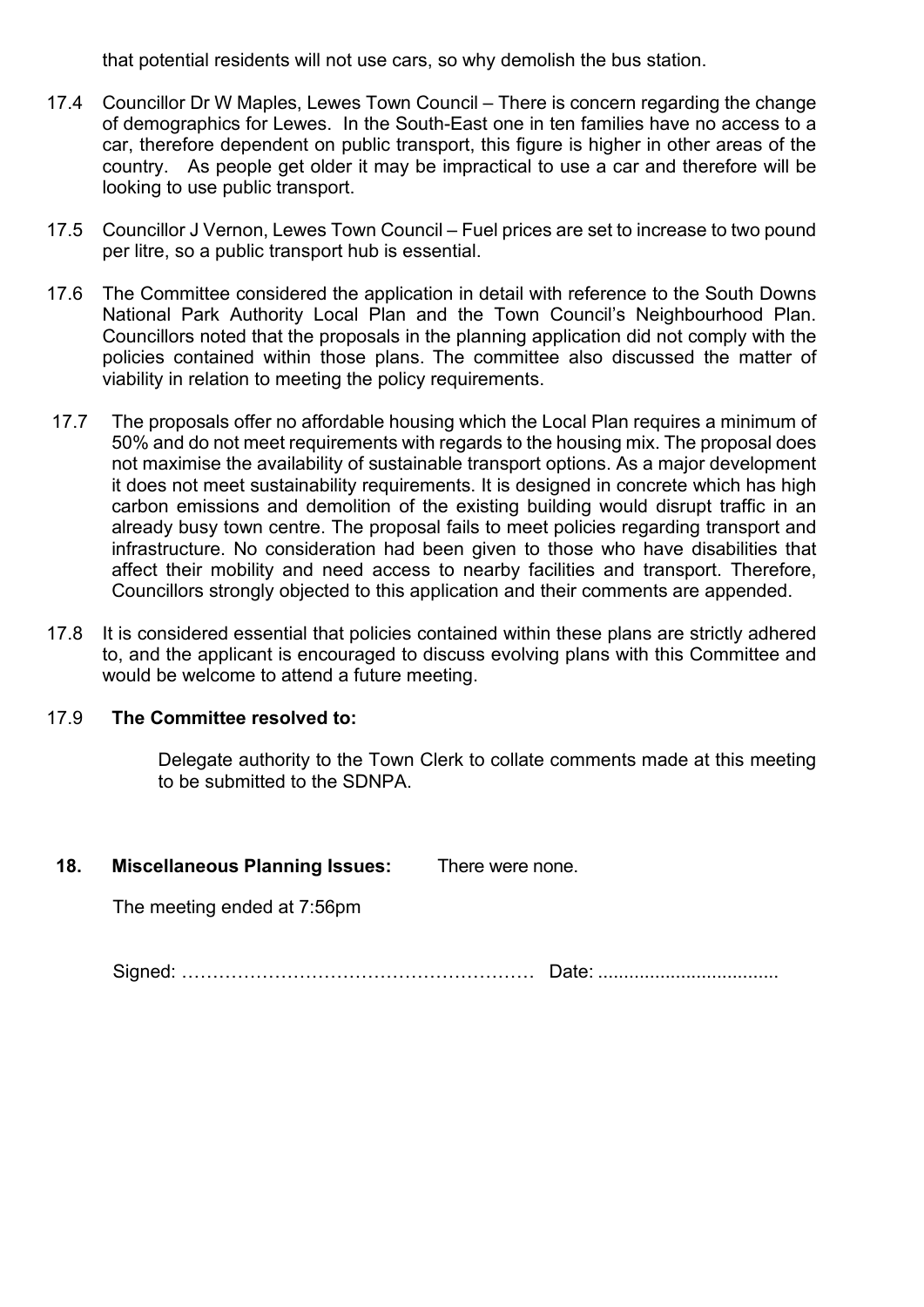Demolition of existing buildings and construction of mixed-use development comprising 3 houses (Class C3), 37 self-contained flats (Class C3) and 192m2 of ground floor commercial space (Class E), with associated access alterations, landscaping and parking. Open for comment icon Former Bus Station Eastgate Street Lewes East Sussex BN7 2LP

Ref. No: SDNP/22/02197/FUL | Received: Wed 04 May 2022 | Validated: Wed 11 May 2022 | Status: Application in Progress

## **Comment:**

The Committee considered the application in detail with reference to the policies contained within the South Downs National Park Authority (SDNPA) Local Plan (LP) and the Town Council's Neighbourhood Plan (NHP) as well as local knowledge.

The vision statement for the Neighbourhood Plan (NHP) states "Lewes has a rich and unique historical, geographical and cultural heritage. Development in the town will look to the future by reflecting this heritage and maintaining a thriving town where business and the arts flourish, and where the challenges of climate change and the need to create sustainable communities will be met with resilience and imagination. The town will house its residents and their children at an affordable cost for local average incomes. Lewes will be a place where the quality of people's lives matters most as we engage with future development".

The policies contained therein seek to benefit both people and the environment and so contribute to the economic vitality and the social and cultural life of the town, as well as encouraging a vibrant tourist economy.

The Town Council's Neighbourhood Plan was developed with significant consultation, engagement, and professional input and must inform the decision-making process.

The Town Council considers that the proposal does not comply with policy, either in the SDNPA Local Plan or the Lewes Neighbourhood Plan and outlines below which policies the proposal fails to meet, grouped by general headings.

## Affordable Homes

- **LP Policy SD28 (Affordable Homes):** The proposals offer no affordable housing. Policy requires a minimum of 50%, of which a minimum 75% will provide a rented affordable tenure'.
- **LP Policy SD28** also states that 'Where, exceptionally, provision of affordable housing which complies with Part 1 of this policy is robustly shown to be financially unviable, priority will be given to achieving the target number of on-site affordable homes over other requirements set out in this policy'.
- **NHP Policy PL1A** requires that 'New residential development should comply with the development plan requirement for affordable housing. This shall include maximising the amount of Lewes Low Cost Housing to meet local housing need, unless proven to be undeliverable'.

**Lewes Town Council notes that the South Downs National Park Authority puts a high priority on the need for affordable housing to allow sustainable communities and to accommodate local young families, and so considers that SDNPA must robustly reject any application which does not deliver the policy requirement of 50% affordable homes.**

#### Housing Mix

• **LP Policy SD27 (Mix of Homes):** The mix of home sizes is not compliant with this policy, with a significant shortfall of the one-bedroom properties that is demonstrated to be for local need. The Policy requires the mix of units shown in the table below:

| <b>Bedrooms</b> | Affordable<br>Housing | <b>Market Housing</b> | <b>Policy Compliant</b> |
|-----------------|-----------------------|-----------------------|-------------------------|
|                 | 35%                   | $\geq 10\%$           | $\geq 22.5\%$           |
| $\overline{2}$  | 35%                   | $\geq 40\%$           | $\geq 37.5\%$           |
| 3               | 25%                   | $\geq 40\%$           | $\geq 32.5\%$           |
| $4+$            | 5%                    | $≤ 10%$               | ≤ 7.5%                  |

• "Policy Compliant" for 11 or more units is calculated based on 50% affordable housing. However, the application is for: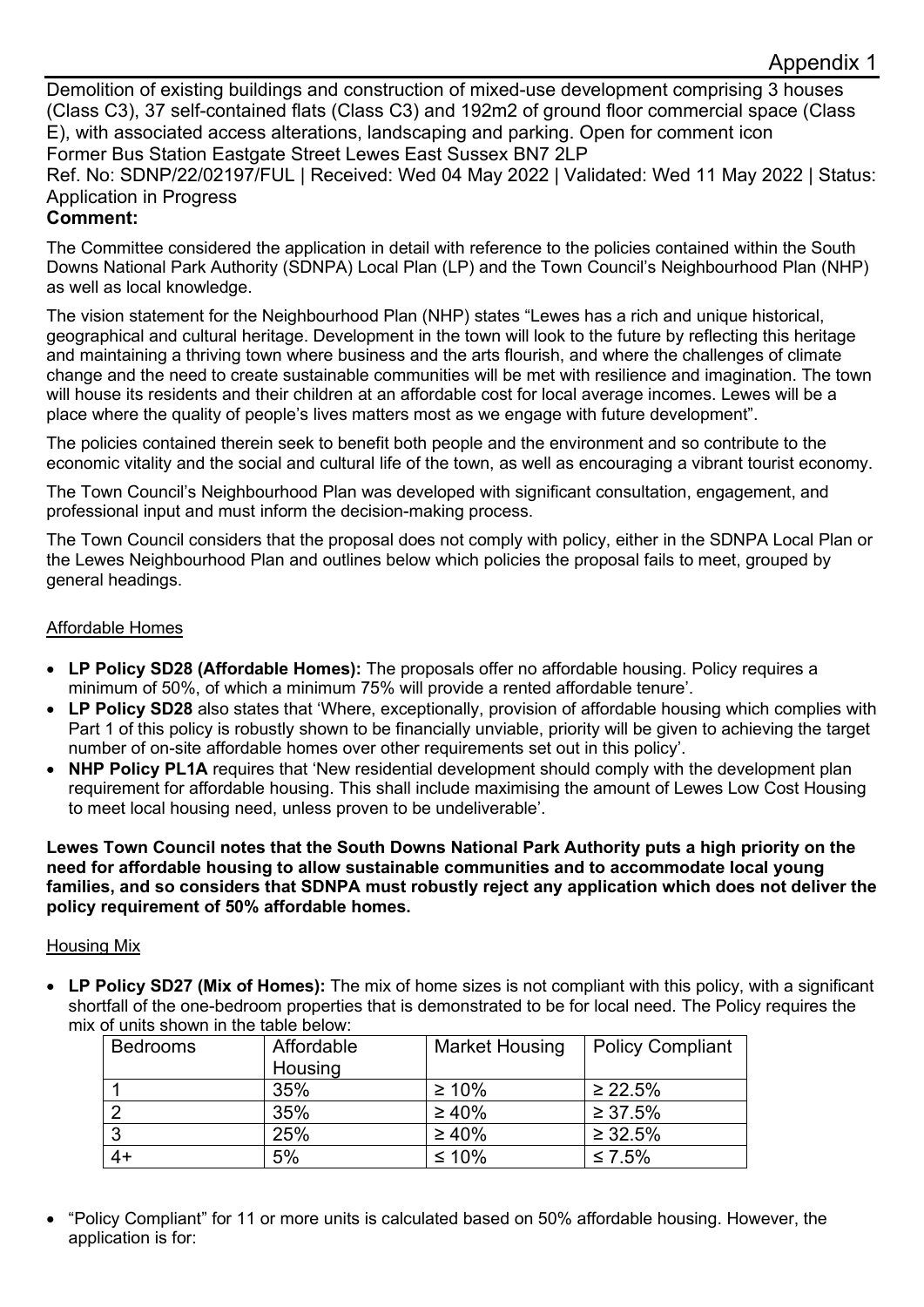| <b>Bedrooms</b> | Units | Percentage |
|-----------------|-------|------------|
|                 |       | 17.5%      |
|                 | 26    | 65%        |
| 3               | 5     | 7.5%       |
| $4+$            | っ     | 5%         |

- As stated by the applicant, 'the above proposals diverge from the National Park preferred housing mix'.
- Of greatest concern is the under-allocation of one-bedroom units, where there should be 14 affordable units and at least 4 market housing units. The greatest shortfall in social housing stock in Lewes District is one-bedroom units, which are those that young local people want as a first home.

### **South Downs National Park Authority must therefore reject this application and require the applicant to provide a policy-compliant proportion of one-bedroom units in any resubmitted application.**

## **Sustainability**

• **LP Core Policy SD3 (Major Development):** This policy requires that development proposals should be zero carbon and use sustainable materials. Current proposals are not compliant with this policy requirement. The policy also requires that development proposals should be sustainable as measured against the following factors:

Zero Carbon, Zero Waste, Sustainable Transport, Sustainable Materials, Sustainable Water, Land Use and Wildlife, Culture and Community, Health and Wellbeing.

- The 'sustainability statement' submitted with the application only commits to the very modest reductions in **LP Strategic Policy SD48 (Climate Change and Sustainable Use of Resources), LP Development Management Policy SD51 (Renewable Energy) and NHP Policy PL4 (Renewable Energy).**
- The 'Design Response' does indicate a greater reduction in emissions (69%) which is welcome, but not sufficient. Ground-source heat pumps (in addition to the air-source heat pumps planned) and further Passivhaus measures should be adopted to make the development zero carbon.
- It is not clear whether it is intended that gas will be supplied to the building. It should not be as this is a legacy fuel that will need to be replaced rapidly to meet the Government's net zero commitments.
- The building is also designed in concrete, which has extremely high carbon emissions that do not constitute the 'sustainable materials 'required by **LP policy SD3**.

#### **SDNPA must insist on zero carbon standards, no gas, and the use of sustainable building materials. As well as reducing emissions, these standards would also increase the affordability of the units by reducing energy bills to zero.**

#### Air Quality

- **LP Development Management Policy SD54 (Pollution and Air Quality)** states that 'development proposals that by virtue of their location, nature or scale could impact on an existing AQMA will be required to have regard to any relevant Air Quality Action Plan (AQAP) and to seek improvements in air quality through implementation of measures in the AQAP; and provide mitigation measures where the development and/or associated traffic would adversely affect any declared AQMA'. **LP Part 1 Core Policy 9 (Air Quality)** restates the same requirement.
- By far the biggest impact on air quality on the Lewes Town Centre Air Quality Management Area (AQMA) will be due to the proposed relocation of the bus station. Yet the 'Air Quality Assessment 'submitted with the application specifically excludes consideration of this, arguing that 'as final details of this relocation are yet to be confirmed it has not been possible to account for this'. Without this assessment and associated mitigation measures, it is impossible to assess the impact on air quality and compliance with the Local Plan policies.

#### **SDNPA therefore must not assess this application until the new location of the bus station has been agreed by all parties and a revised air quality assessment submitted.**

#### **Transport**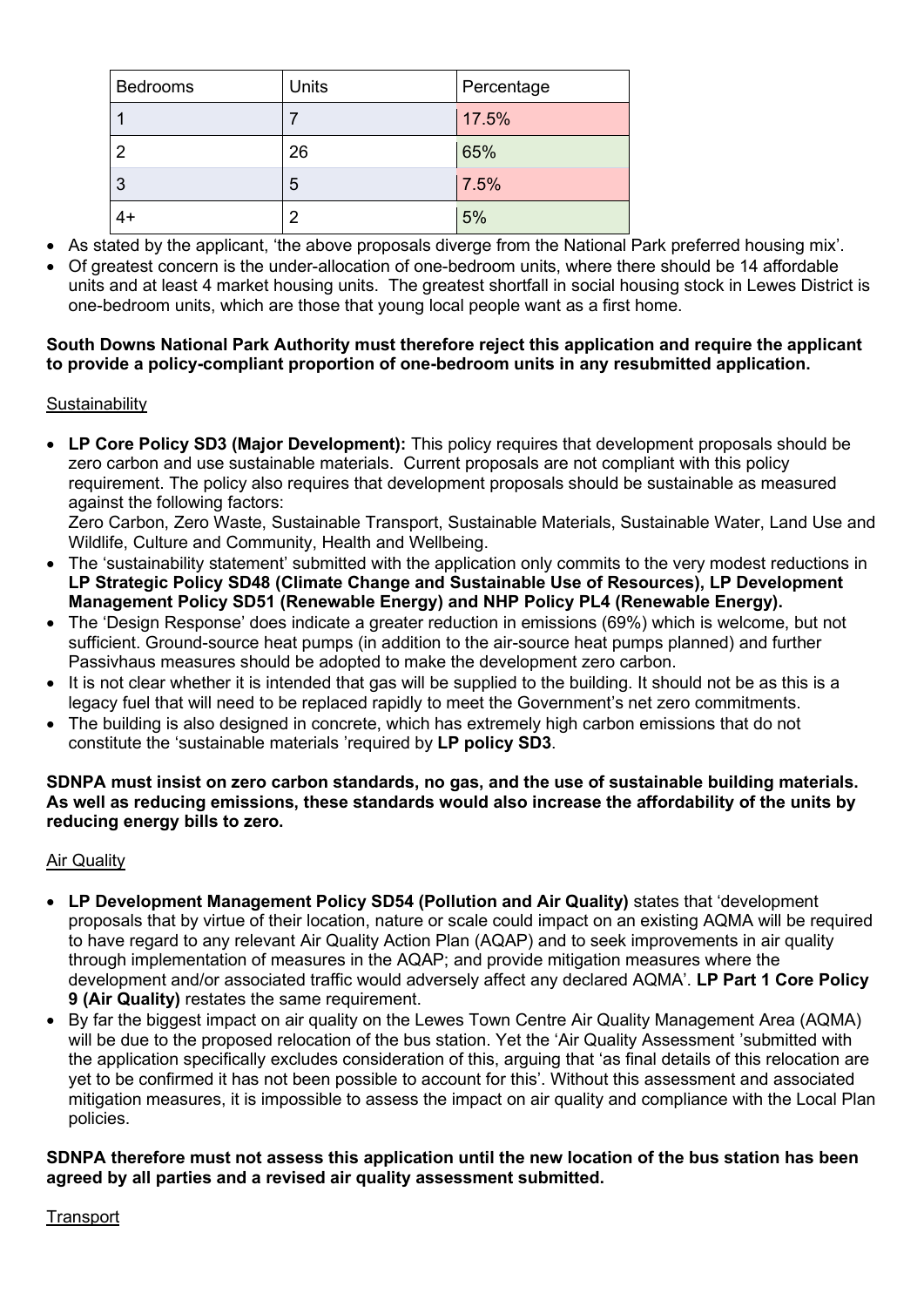- There is no plan to replace the bus station, as required by **LP Policy SD57**. The policy requires that 'alternative uses on the bus station site are subject to the facility being replaced by an operationally satisfactory and accessible site elsewhere'. **Paragraph 8.39**: The Eastgate area is identified as a potential area for redevelopment with the priority being for the retention of a major food store and the introduction of a replacement bus interchange.
- The neighbourhood plan aims to support the improvement of access to and from the town for outlying areas and for nearby villages, as well as within the town centre, for the convenience and the health and well-being of residents and visitors. It states "The town will have an improved transport hub, bus station and a variety of good quality transport connections to improve access to and from surrounding villages and towns". The proposal does not meet this aim.
- Neither of the 'two potential options for replacing the existing facilities' meet the requirements of the policies contained in the local plan and neighbourhood plan:
	- **- LP Policy SD19 (Transport and Accessibility)** objectives and policies identify the 'potential to improve the role of railway and bus stations as hubs by improving bus interchanges, cycle parking and other infrastructure', expect developments to 'maximise the availability of relevant sustainable transport options' and commit to supporting 'improvements to public transport waiting facilities, particularly those with reliable and accessible information'.
	- **- NHP Objective 10 (Village & Town Connections)** is for Lewes to 'have an improved transport hub, bus station and a variety of good quality transport connections to improve access to and from surrounding villages and towns'
	- **- NHP Policy HC1 (Protection of Existing & New Community Infrastructure)** notes that 'the existing bus station serves the centre of Lewes very well' and requires that it 'will be retained until a suitable alternative town centre site can be found offering the same or better undercover waiting facilities'
	- **- NHP Policy AM2 (Public Transport Strategy)** requires that new development 'have regard to and safeguard strategic transport projects in the neighbourhood area', 'particularly ensuring a bus station with public facilities continues to be provided in a central location'.
- The Bus Station site is not in the Lewes Neighbourhood Plan as a site for housing development.
- The current bus station provides an off-street bus interchange area, including the sheltered waiting areas, toilets, café and the land buses drive and park on. Community Transport, Compass and Brighton and Hove bus service providers are delivering a service that furthers the social wellbeing of the community. There is an additional benefit to the community with all these services being located on the same site, which due to its location is convenient, accessible, and safe.
- Lewes is a hub town, and the local community extends to the surrounding villages and towns, as identified in the Neighbourhood Plan, further adding to the need of this interchange function.
- The local plans demand a suitable alternative offering the same or better undercover waiting facilities. **LP**  Policy SD57 states the bus station performs a vital transport role and is well located. The point is also made that "the interchange function is essential to retain". The principle of redevelopment is only acceptable if attractive, operationally satisfactory interchange facilities can be provided on a site elsewhere of equal convenience in this sector of the town. The work undertaken so far by the Generator Group has demonstrated that no such site elsewhere in the Town provides this.
- Retaining the Bus Station on the existing site has not been properly assessed.
- The North Street Quarter (NSQ) and Eastgate area development should be considered as one development.
- Alternative options for a suitable bus station are insufficient and have not considered the routes of the buses or that additional bus services are planned. Route mapping should be overlayed. Due to the interchange facility, at times there can be five buses on site. There needs to be a streamlined way for travellers to find their change of bus.
- The options fail to consider the demographics for Lewes and their forecast changes: In the South-East one in ten families have no access to a car, therefore dependent on public transport. As people get older, and the projection for the already high over 65 population is an increase of over 30%, it may be impractical to use a car and therefore they will be looking to use public transport.
- It is essential to increase bus use in order to reduce car use to improve the environment. The only way to improve bus use is to improve facilities and convenience. Furthermore, fuel prices are set to increase to two pound per litre, so a public transport hub is essential.
- The existing bus station offers extensive undercover waiting space and a café and toilets from 8am-3pm every day except Sunday;. These facilities are accessible to wheelchair users and those with restricted mobility.

The Lewes Area Access Group (LAAG) represents those in Lewes and the surrounding districts that have daily challenges regarding their independent mobility. The Town Council, in considering its response to this planning application has taken their feedback into account and feel it is important to relay some key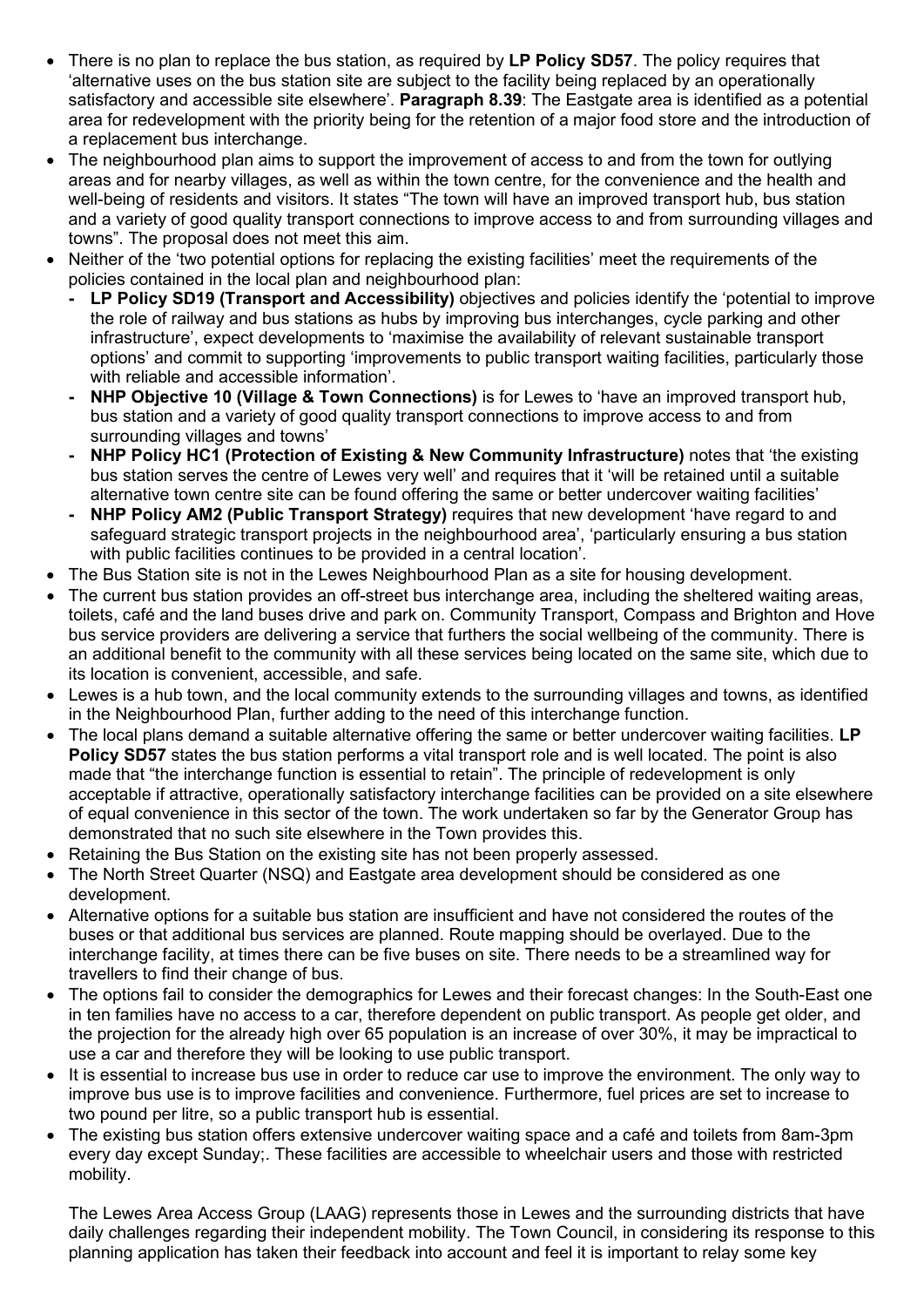messages. It is essential that those with disabilities that affect their mobility have equal access to facilities and transport. Decisions made regarding locations of such essential centres of transportation should first and foremost consider the needs of the population that have the most difficult hurdles to overcome. Everyone else has a choice, this group of our community have absolutely no choice. All of the below points are essential to ensure people with disabilities, wheelchair users, rollator users, mothers with pushchairs/toddlers, those suffering long COVID fatigue, ME sufferers, and anyone who is unable to travel easily independently need to have an "operationally satisfactory and accessible" Bus Station in the centre of the town:

- **-** Central location between the upper shopping area and the lower.
- **-** Fully functioning accessible crossings directly to the bus station with drop kerbs, tactile paving, and moving knobs underneath to enable those with a hearing impairment to know when the crossing shows the 'green man'
- **-** Within a short distance of a toilet for disabled people, pregnant mothers, elderly, infirm etc
- **-** Benches with shelter nearby
- **-** Having a central location will also ensure that more people will be likely to use public transport as opposed to using their cars

#### East Sussex County Council's Bus Service Improvement Plan (Autumn 2021)

This plan commits to:

- significant quality improvements in bus provision';
- 'bus patronage […] to significantly grow in future years';
- 'increase bus service provision on main corridors and in urban locations';
- 'enhance the waiting environment for bus passengers, […] and ensuring that up to date and well-designed information is available.

The 'Bus Stop Re-Provision Assessment Addendum submitted with the application sets out two potential options to replace existing facilities:

- temporary on-street reprovision
- 3 bus stops plus waiting and seating facilities on land owned by ESCC on Phoenix Causeway'.

According to the developer's own document, the temporary solution 'places the bus facilities on the surrounding roads and the removal of some on street parking facilities. The Phoenix Causeway option would comprise two bus stops on the north (eastbound) side of Phoenix Causeway and one bus stop on the south (westbound) side adjacent to the Waitrose car park.

Neither of these options meet any of the planning policy requirements, and are not acceptable in any way for the following reasons:

- Bus stops on the side of busy roads do not constitute an 'operationally acceptable site', a 'bus station' or a 'suitable alternative town centre site'.
- Three small bus shelters on either side of a busy A-road do not offer 'improvements to public transport waiting facilities', 'an improved transport hub', 'the same or better undercover waiting facilities' or 'a bus station with public facilities', and they would certainly not 'enhance the waiting environment for bus passengers'.
- Many bus services terminate or lay-over in Lewes to facilitate timetables; neither option proposed in the application includes any spaces for buses to park, and therefore neither proposal is 'operationally satisfactory'.
- Passengers from outside the centre of Lewes frequently need to change buses at the bus station, often to buses going in the opposite direction; the proposed options would require these people to cross a busy road to their connecting service, which would not constitute an 'improved bus interchange' or an 'operationally satisfactory site'.
- reducing provision to three bus stops will not allow 'bus patronage to significantly grow in future years' as required by ESCC's Bus Service Improvement Plan.

South Downs National Park Authority and East Sussex County Council (as a statutory consultee) must reject these proposals and the application as a whole until a proper, fully-policy-compliant site has been accepted by all parties (including the bus companies).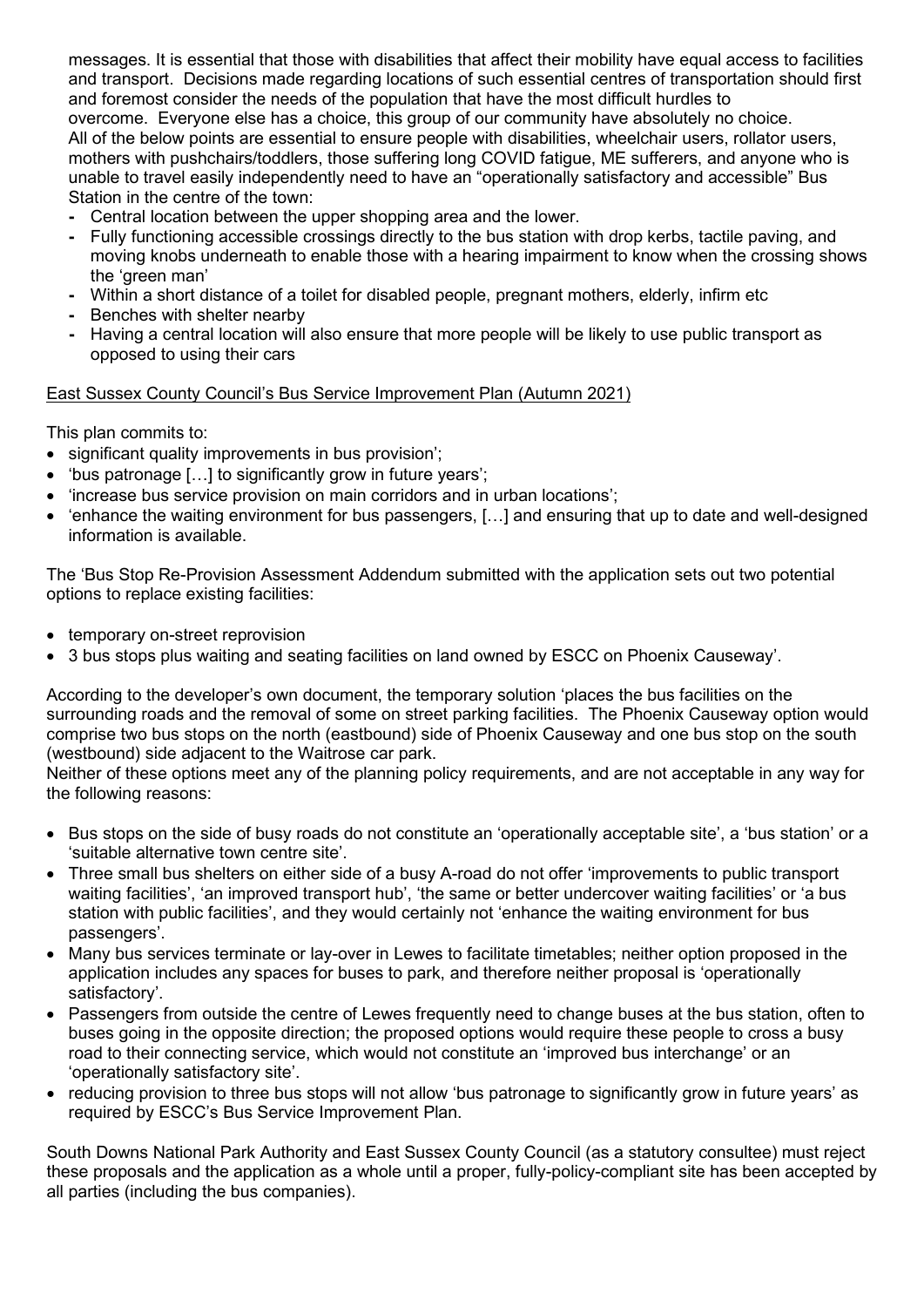The Town Council concurs with the Friends of Lewes in that a planning condition should be drafted that would prevent the demolition of the existing bus station until a suitable alternative bus facility has been both agreed and implemented.

We would therefore strongly recommend that the developer, SDNPA, East Sussex County Council, Lewes Town Council and other authorities meet to consider what the hurdles would be to the retention of the bus station (financial and other) and how these could be overcome.

## Infrastructure

It should be noted that the Bus Station building and road area have been listed as an Asset of Community Value by Lewes District Council on 27 May 2022. This designation as an ACV makes it a material consideration for the planning authority.

LDC gave robust consideration to its decision to list the station and road area, noting its value to the community as a bus interchange in its own right. The Town Council therefore urges the SDNPA to ensure the policies within its own local plan, and those within the Town Council's Neighbourhood Plan with regards to suitable alternative provision are enforced.

LDC provided LTC with detailed reasoning for its decision. The following extracts provide valid points in relation to this planning application:

"The provision of a larger sheltered area for people to wait for a bus benefits the local community by allowing the continued use of the important transport links regardless of weather, as well as a facility to sit and meet before catching their bus. Both the site owner and nominator have acknowledged that the provision of the bus services are of benefit to the community and town as a whole. This is due to the transport they provide for local vulnerable or disadvantaged residents, residents of the surrounding rural communities or tourists visiting the town. The Panel was satisfied the bus stop area furthered the social interests of the local community in such ways."

"The bus stop area's provision of affordable, environmentally friendly and accessible transport links, are its primary, non-ancillary uses."

Referring to the SDNPA Local Plan policies SD19, SD42 and SD43, the Town Council would stress that points 6.12, 7.169, 7.230, 7.231 and 7.232 relating to 'town and village centres', 'existing community facilities' and 'Assets of Community Value' must be considered when deciding this planning application and the local need must be robustly assessed.

#### Viability

Government advice on viability is found here: [www.gov.uk.guidance/viability.](http://www.gov.uk.guidance/viability)

It says, "It is the responsibility of site promoters to engage in plan making, take into account any costs including their own profit expectations and risks and ensure that proposals for development are policy compliant."

It also states, "The price paid for land is not a relevant justification for failing to accord with relevant policies".

#### In conclusion

We strongly object to the proposals until a new, improved, Outline Application, compliant with the relevant policies, is developed and submitted. It is hoped that the SDNPA, as custodians of the Neighbourhood Plan for the town of Lewes, will be firm in ensuring that the policies that were consulted and agreed upon with Lewes residents will be enforced, along with enforcing their own local plan.

\_\_\_\_\_\_\_\_\_\_\_\_\_\_\_\_\_\_\_\_\_\_\_\_\_\_\_\_\_\_\_\_\_\_\_\_\_\_\_\_\_\_\_\_\_\_\_\_\_\_\_\_\_\_\_\_\_\_\_\_\_\_\_\_\_\_\_\_\_\_\_\_\_\_\_\_\_\_\_\_ Installation of conservation rooflights to existing loft, replacement and new windows & door to rear and side elevation at ground floor and lower ground floor level and minor internal modifications to layout 1 Dorset Road

Ref. No: SDNP/22/02257/HOUS | Received: Tue 10 May 2022 | Validated: Tue 10 May 2022 | Status: Application in Progress **Comment:**

Councillors support this application and welcome the replacement of Upvc to crittal windows in the conservation area.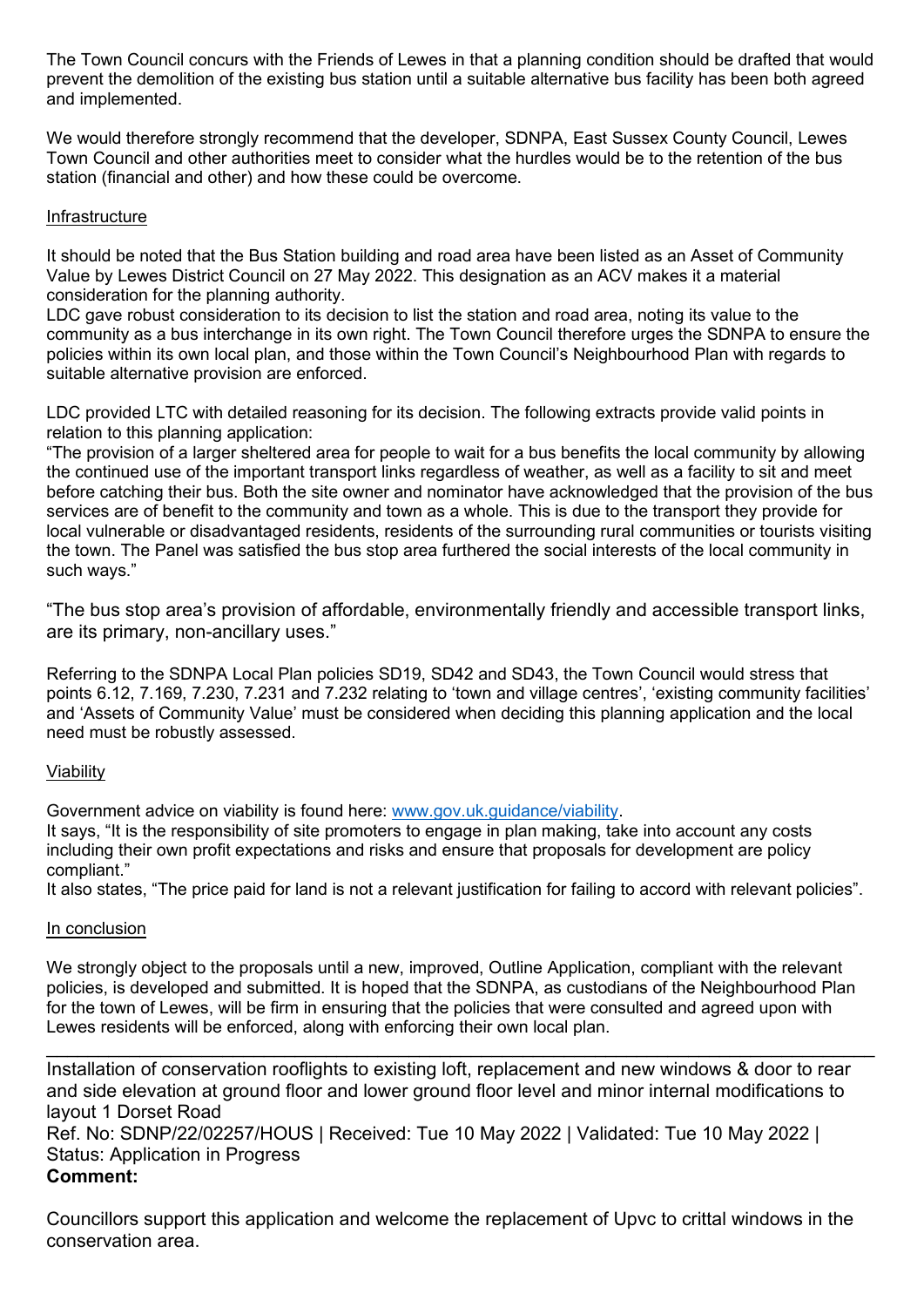**\_\_\_\_\_\_\_\_\_\_\_\_\_\_\_\_\_\_\_\_\_\_\_\_\_\_\_\_\_\_\_\_\_\_\_\_\_\_\_\_\_\_\_\_\_\_\_\_\_\_\_\_\_\_\_\_\_\_\_\_\_\_\_\_\_\_\_\_\_\_\_\_\_\_\_\_\_\_** Change of use of the existing second floor storage area to studio 1 bed apartment 3 Fisher Street Ref. No: SDNP/22/02327/PRE | Received: Thu 05 May 2022 | Validated: Thu 05 May 2022 | Status: Application in Progress **Comment:**

Councillors recommend that the applicant be referred to the SDNPA Dark Skies Policy and noted that the area was minimum size of 50sqm for a two person, one bedroom dwelling but did not include 1.5sqm built-in storage space.

**\_\_\_\_\_\_\_\_\_\_\_\_\_\_\_\_\_\_\_\_\_\_\_\_\_\_\_\_\_\_\_\_\_\_\_\_\_\_\_\_\_\_\_\_\_\_\_\_\_\_\_\_\_\_\_\_\_\_\_\_\_\_\_\_\_\_\_\_\_\_\_\_\_\_\_\_\_\_** Extension and reconfiguration to existing dwelling 20 Gundreda Road Ref. No: SDNP/22/02321/PRE | Received: Tue 03 May 2022 | Validated: Thu 12 May 2022 | Status: Application in Progress **Comment:**

Councillors regret the removal of two trees and that the gross internal area would increase by 37% and considered this overdevelopment.

**\_\_\_\_\_\_\_\_\_\_\_\_\_\_\_\_\_\_\_\_\_\_\_\_\_\_\_\_\_\_\_\_\_\_\_\_\_\_\_\_\_\_\_\_\_\_\_\_\_\_\_\_\_\_\_\_\_\_\_\_\_\_\_\_\_\_\_\_\_\_\_\_\_\_\_\_\_\_** Erection of balustrading to the first-floor rear balcony 10-11 Priory Crescent Ref. No: SDNP/22/02108/LIS | Received: Thu 28 Apr 2022 | Validated: Wed 04 May 2022 | Status: Application in Progress **Comment:**

Councillors were neutral on this application

**\_\_\_\_\_\_\_\_\_\_\_\_\_\_\_\_\_\_\_\_\_\_\_\_\_\_\_\_\_\_\_\_\_\_\_\_\_\_\_\_\_\_\_\_\_\_\_\_\_\_\_\_\_\_\_\_\_\_\_\_\_\_\_\_\_\_\_\_\_\_\_\_\_\_\_\_\_\_** Erection of a rear, infill, single storey extension to existing dwelling 36 Morris Road Ref. No: SDNP/22/02098/HOUS | Received: Thu 28 Apr 2022 | Validated: Tue 03 May 2022 | Status: Application in Progress **Comment:**

Councillors were neutral on this application and recommend that the applicant be referred to the SDNPA Dark Skies Policy. Members noted and approved that the extension matches that of the immediate dwelling.

**\_\_\_\_\_\_\_\_\_\_\_\_\_\_\_\_\_\_\_\_\_\_\_\_\_\_\_\_\_\_\_\_\_\_\_\_\_\_\_\_\_\_\_\_\_\_\_\_\_\_\_\_\_\_\_\_\_\_\_\_\_\_\_\_\_\_\_\_\_\_\_\_\_\_\_\_\_\_** New porch extension to the front elevation 32 Mountfield Road Ref. No: SDNP/22/02097/HOUS | Received: Thu 28 Apr 2022 | Validated: Wed 11 May 2022 | Status: Application in Progress **Comment:**

Councillors were neutral on this application

**\_\_\_\_\_\_\_\_\_\_\_\_\_\_\_\_\_\_\_\_\_\_\_\_\_\_\_\_\_\_\_\_\_\_\_\_\_\_\_\_\_\_\_\_\_\_\_\_\_\_\_\_\_\_\_\_\_\_\_\_\_\_\_\_\_\_\_\_\_\_\_\_\_\_\_\_\_\_** Alterations and extensions to facilitate change of use to provide 4no. two bed and 4no. three bed flats with retained commercial use to part of ground and first floor Pannets Building Railway Lane Ref. No: SDNP/22/02215/PRE | Received: Tue 26 Apr 2022 | Validated: Mon 09 May 2022 | Status: Application in Progress **Comment:**

Councillors were encouraged that there were two and three bedroom dwellings in the proposed application, however they were disappointed that no dimensions were shown in the diagrams and request that these be shown when a full planning application is submitted.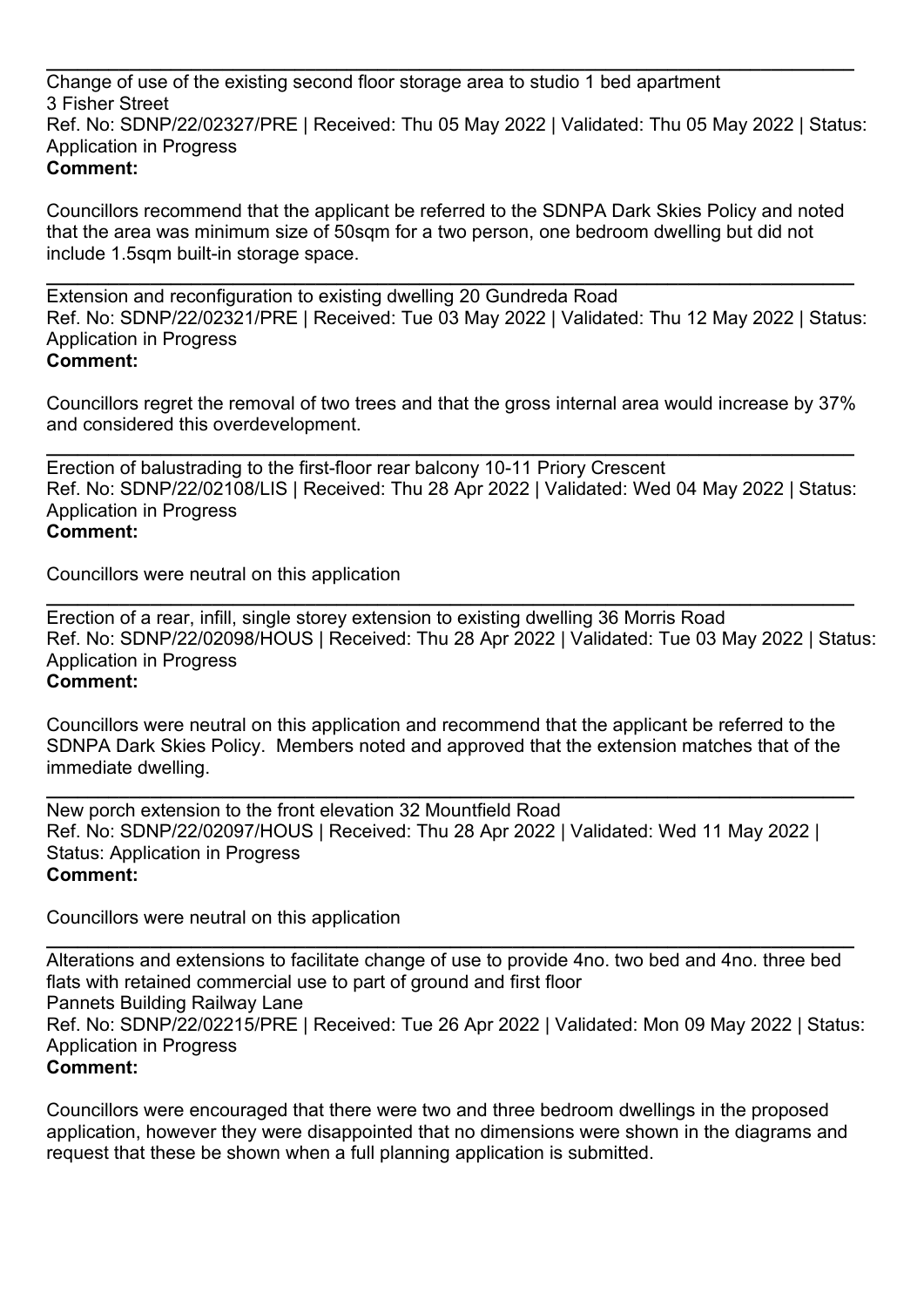**\_\_\_\_\_\_\_\_\_\_\_\_\_\_\_\_\_\_\_\_\_\_\_\_\_\_\_\_\_\_\_\_\_\_\_\_\_\_\_\_\_\_\_\_\_\_\_\_\_\_\_\_\_\_\_\_\_\_\_\_\_\_\_\_\_\_\_\_\_\_\_\_\_\_\_\_\_\_** Conversion of existing integral garage into habitable living space Walnut Grove Kingston Road Ref. No: SDNP/22/01957/HOUS | Received: Thu 21 Apr 2022 | Validated: Thu 05 May 2022 | Status: Application in Progress **Comment:**

Councillors were unable to comment as the application was not available on-line

**\_\_\_\_\_\_\_\_\_\_\_\_\_\_\_\_\_\_\_\_\_\_\_\_\_\_\_\_\_\_\_\_\_\_\_\_\_\_\_\_\_\_\_\_\_\_\_\_\_\_\_\_\_\_\_\_\_\_\_\_\_\_\_\_\_\_\_\_\_\_\_\_\_\_\_\_\_\_** Insertion/extension of the first floor/mezzanine space to form 2no. additional classrooms, existing ground floor workshop to be retained with minor alterations, and additional windows to the east elevation and recovering of roof with slates and conservation rooflights Land to The rear of Lewes Old Grammar School Ref. No: SDNP/22/01840/PRE | Received: Fri 08 Apr 2022 | Validated: Wed 20 Apr 2022 | Status: Application in Progress **Comment:**

Councillors were neutral and would recommend that blinds be fitted on the roof lights

\_\_\_\_\_\_\_\_\_\_\_\_\_\_\_\_\_\_\_\_\_\_\_\_\_\_\_\_\_\_\_\_\_\_\_\_\_\_\_\_\_\_\_\_\_\_\_\_\_\_\_\_\_\_\_\_\_\_\_\_\_\_\_\_\_\_\_\_ Erection of single storey rear extension, hip to gable roof extension with creation of dormer, rooflights and alterations to windows and doors, 12 Houndean Rise Ref. No: SDNP/22/02426/HOUS | Received: Fri 20 May 2022 | Validated: Fri 20 May 2022 | Status: Application in Progress **Comment:**

Councillors were neutral on this application, however they felt that the dormer was too large. This application appears to meet the criteria applied in respect of improving the Swift nesting opportunities and it is recommended that the applicant is encouraged to consult with [lewesswifts@gmail.com](mailto:lewesswifts@gmail.com) to investigate the potential to include Swift-bricks or similar during the project.

**\_\_\_\_\_\_\_\_\_\_\_\_\_\_\_\_\_\_\_\_\_\_\_\_\_\_\_\_\_\_\_\_\_\_\_\_\_\_\_\_\_\_\_\_\_\_\_\_\_\_\_\_\_\_\_\_\_\_\_\_\_\_\_\_\_\_\_\_\_\_\_\_\_\_\_\_\_\_** Change existing pitched roof to a new flat roof with a lantern light over previously built rear extension 9 St Michaels Terrace

Ref. No: SDNP/22/02304/HOUS | Received: Thu 12 May 2022 | Validated: Thu 12 May 2022 | Status: Application in Progress **Comment:**

Councillors objected to this application and felt that a smaller lantern light could support a flat green roof. It was also noted that there had been a neighbour objection.

**\_\_\_\_\_\_\_\_\_\_\_\_\_\_\_\_\_\_\_\_\_\_\_\_\_\_\_\_\_\_\_\_\_\_\_\_\_\_\_\_\_\_\_\_\_\_\_\_\_\_\_\_\_\_\_\_\_\_\_\_\_\_\_\_\_\_\_\_\_\_\_\_\_\_\_\_\_\_** Replacement of windows to the rear elevation 18 Garden Street Ref. No: SDNP/22/02216/HOUS | Received: Fri 06 May 2022 | Validated: Sun 15 May 2022 | Status: Application in Progress **Comment:**

Councillors were neutral on this application

**\_\_\_\_\_\_\_\_\_\_\_\_\_\_\_\_\_\_\_\_\_\_\_\_\_\_\_\_\_\_\_\_\_\_\_\_\_\_\_\_\_\_\_\_\_\_\_\_\_\_\_\_\_\_\_\_\_\_\_\_\_\_\_\_\_\_\_\_\_\_\_\_\_\_\_\_\_\_** Garden Room/home office in residential garden Priory Cottage Cockshut Rooad Ref. No: SDNP/22/02441/PRE | Received: Fri 06 May 2022 | Validated: Fri 06 May 2022 | Status: Application in Progress **Comment:**

Councillors noted that there were three options in this application and recommended that should a full planning application be submitted, option three be preferable.

**\_\_\_\_\_\_\_\_\_\_\_\_\_\_\_\_\_\_\_\_\_\_\_\_\_\_\_\_\_\_\_\_\_\_\_\_\_\_\_\_\_\_\_\_\_\_\_\_\_\_\_\_\_\_\_\_\_\_\_\_\_\_\_\_\_\_\_\_\_\_\_\_\_\_\_\_\_\_**